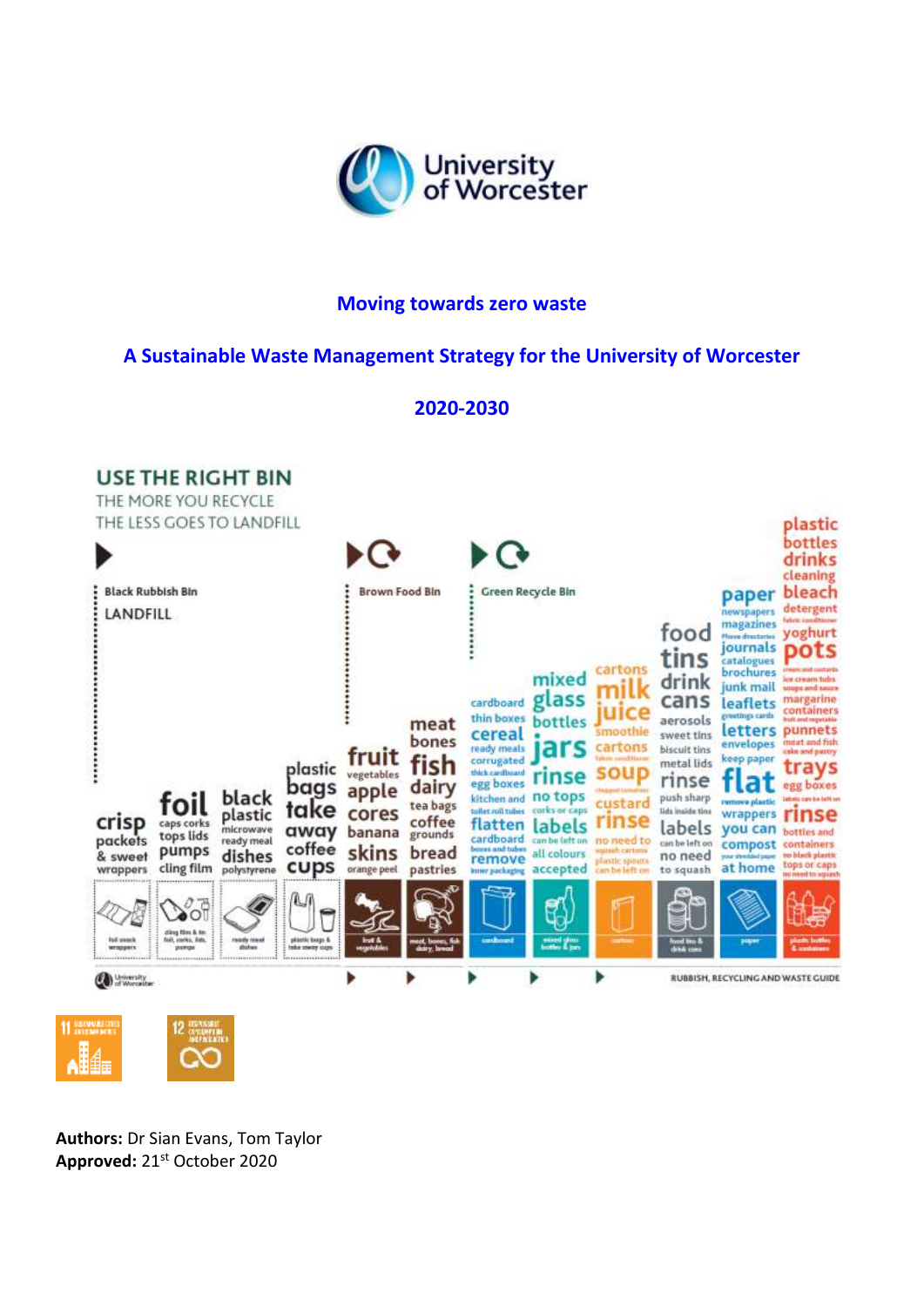#### **Introduction**

- 1. The first Zero Waste Strategy was adopted by the University in December 2007. Much was into alignment with the University net zero carbon target to be carbon neutral by 2030 and our declaration of a Climate Emergency in July 2019. It is written with a new trade waste and recycling contract in place with Worcester City Council who have themselves declared a Climate Emergency and are working towards a 2030 carbon neutral City. The university along with others including the achieved during the lifetime of the strategy and this is our third major revision necessary to bring it Students' Union and the City Council collectively are working to remove single use plastics and as such Worcester City was awarded plastic free community status in September 2019.
- 2. This revision aligns to the University Strategic Plan 2019 and the Sustainability Strategy 2020-2030. 2. This revision aligns to the [University Strategic Plan 2019](https://www.worcester.ac.uk/about/university-information/strategic-plan.aspx) and the Sustainability Strategy 2020-2030.<br>, Specifically, in the sustainability strategy Theme 3: Mitigation, adaptation and resource efficiency.
- annually to the United Nations on our work in support of the SDGs and we have undertaken many community based projects to help communities on and off campus, take a circular economy approach to waste. Based around the principles of a Circular Economy and focusing on waste 3. In 2018 the University signed the [Sustainable Development Goals Accord](https://www.sdgaccord.org/) committing us to report reduction, material reuse, recycling and composting, landfill diversion, sustainable procurement, and sustainable estate development.
- 4. The Strategy provides a direction for the University to manage its material resources more effectively by thinking of waste as a resource, with the aim of achieving increased efficiency, cost savings, lower environmental impact and positive carbon reductions. The aim is to reduce the unnecessary use of raw materials, encourage reuse of products, and reduce waste to landfill through recycling, composting or energy recovery.

#### **Context and Scope**

 5. The university is based on 4 main campuses, has around 1,200 staff and 11,000 students. Including 1100 bed spaces in residential halls on two of its major sites. The waste functions sits within Campus Services in the Estates and Facilities Department and are responsible for the management of all University waste streams by procuring, managing and monitoring centralised contracts for general waste and recycling streams, and for high risk or hazardous streams (e.g. hazardous waste, clinical including general teaching spaces, offices, laboratories, halls of residences, conference and catering and biological waste, waste electrical and electronic (WEEE), etc). The University has many activities facilities and the Students' Union.

#### **Net Zero Carbon**

 6. Analysis of the University's carbon footprint and the likely trajectories for all carbon scopes in a 1.5 degree warming scenario have confirmed that the University needs to reduce total Scope 1, 2 and 3 emissions by 50% against a 2018/19 baseline.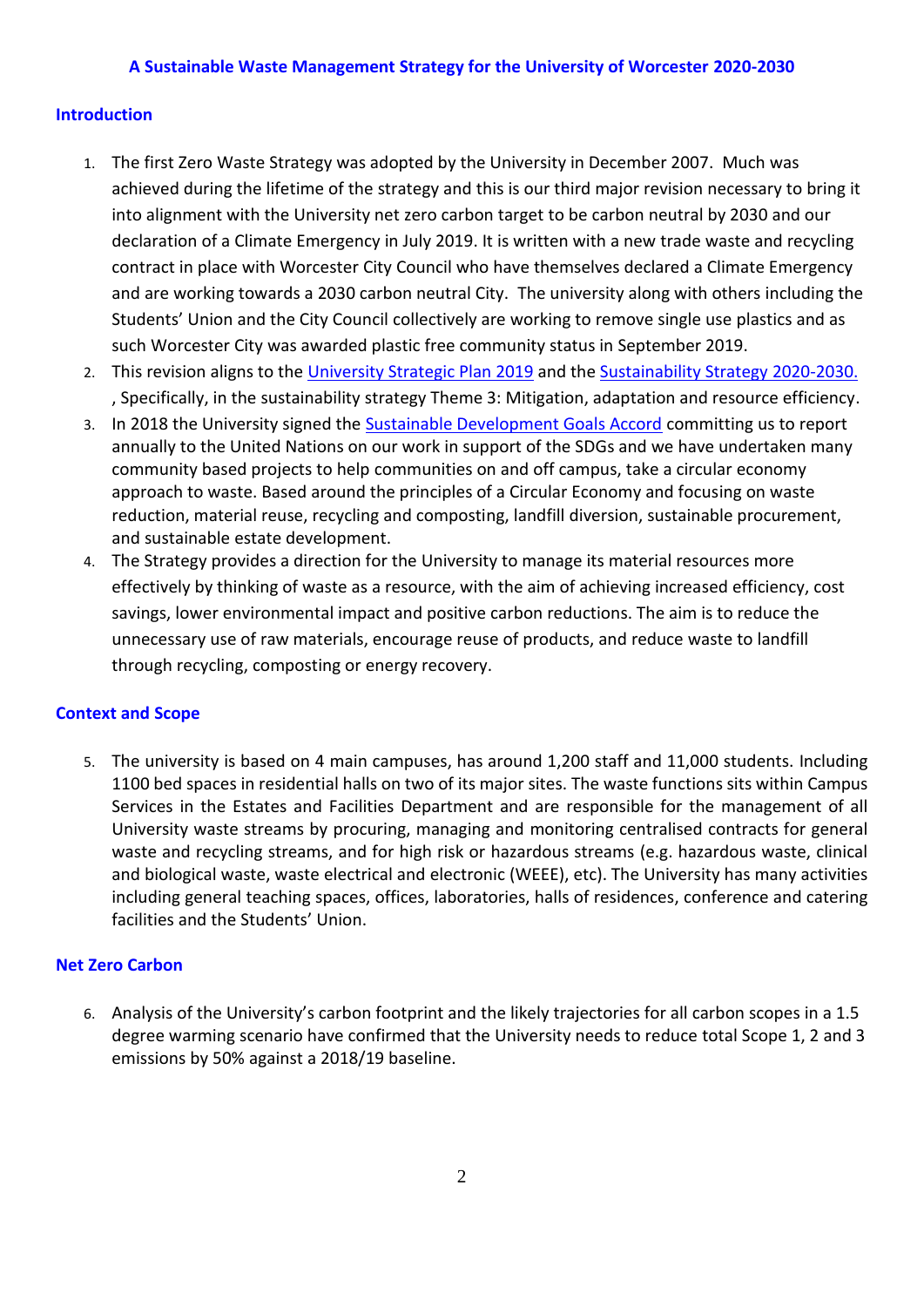|                 | Emissions<br>(tCO <sub>20</sub> ) |
|-----------------|-----------------------------------|
| Scope 1         | 1,833                             |
| Scope 2         | 1,399                             |
| Scope 3         | 18,701                            |
| Total emissions | 21,933                            |

 Most of the University's emissions fall into Scope 3. The remaining emissions will need to be balanced with carbon removals, such as soil health and carbon sequestration and tree planting in managed woodlands.

The carbon targets set by the University are as follows:

 • 5% p.a. reduction in carbon emissions in Scopes 1, 2 & 3, against a 2018-19 baseline, from 2020 to 2030.

These will achieve a 50% reduction in emissions by 2030 compared to

 2018-19 levels. Annual SMART carbon reduction targets and other quantitative and qualitative targets will be set as milestones towards reaching this overarching target, along with carbon off setting schemes.

#### **Waste management**

 7. We are continually working at ways of reducing the number of items we procure (see procurement strategy for more details) minimising the amount of waste we produce and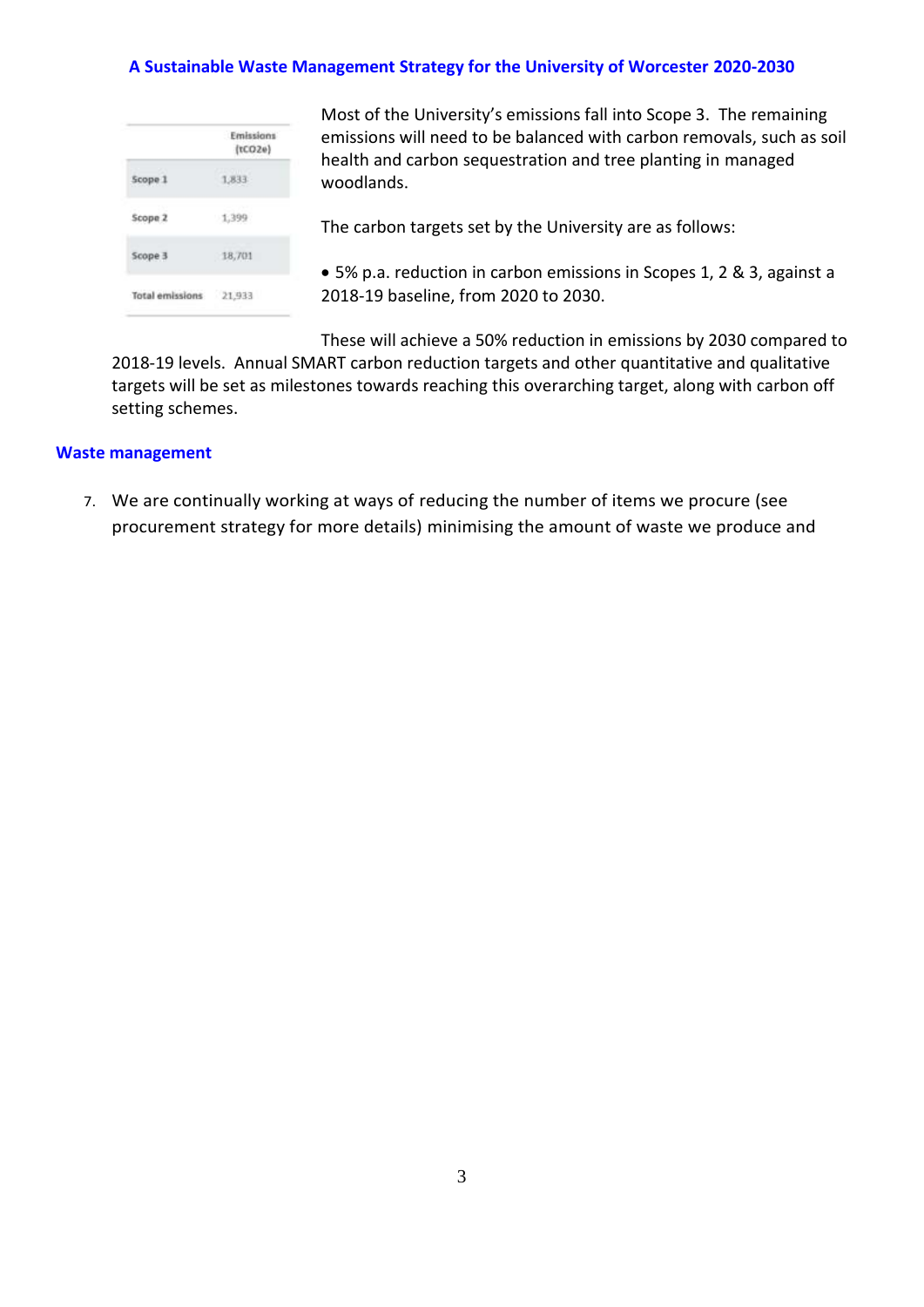reducing the volume of waste sent to landfill. The University is aware of the importance of the Zero Waste Hierarchy and the need to:

- Refuse/Rethink/Redesign,
- Reduce and Re-use,
- Preparation for Reuse,
- Recycling/Composting/Anaerobic digestion,
- Material and chemical recovery,
- Residuals management.

 **(GHG) emissions from waste/recycling per FTE by 5% annually from 2018-19 baseline to 2030**, by maximising re-use, re-distribution and recycling. Recent initiatives include: Waste management procedures are improving year-on-year and we aim to **reduce greenhouse gas** 

- Bin the Bin removing all personal bins and creating central recycling/waste to landfill bins.
- Winning **£15,000 Recycling League** competition in St Johns Halls.
- [White bags project](https://susthingsout.com/index.php/sustainable-young-minds-our-recycling-workshop-at-oldbury-park-school/) with local housing association and two local primary schools.

 Recycling schemes are also in place across the campus for toner and printer cartridges, computer equipment, books, batteries, cardboard, textiles and shoes.

#### **Current Performance**

 8. The university has measured and reported its waste and recycling as part of its carbon reporting since 2006. Detailed breakdown, including comparison each year, is published in annual sustainability reports available on the university *website*. The table below gives the data from 2018-2019, as the most recent data was affected by Covid so not fully representative. This shows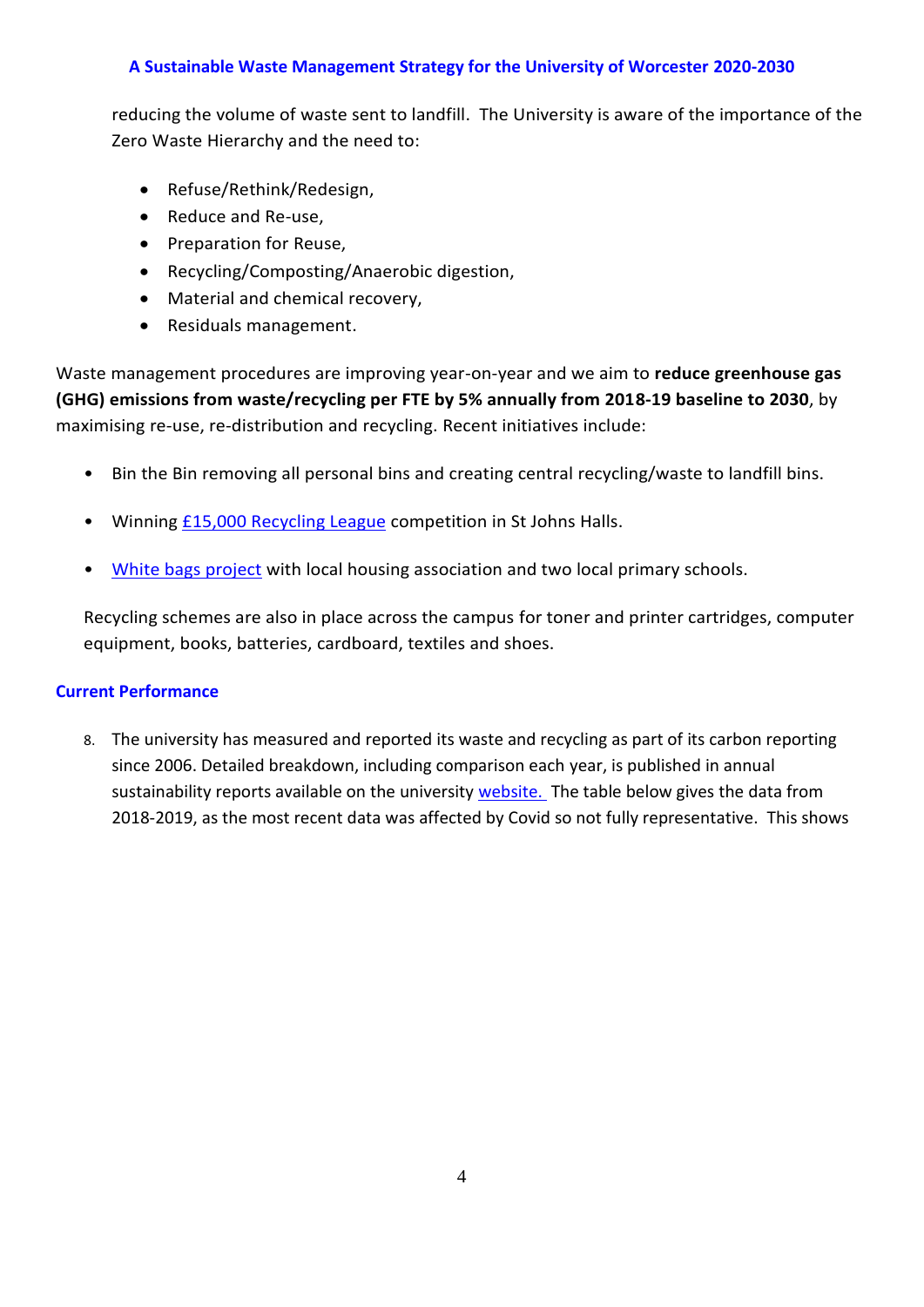carbon emissions associated with the waste, recycling and food generated by the university activities has reduced by 25% between 2017/8 and 2018/19.

 9. For completeness the table below also shows the tonnages of construction waste. The level of construction waste varies each year dependant on capital development and refurbishment programmes. Virtually all construction waste is recycled.

| Waste & Recycling                    | Weight in tonnes 2018-2019    |
|--------------------------------------|-------------------------------|
| Academic                             | 261.5                         |
|                                      |                               |
| Residential                          | 161.9                         |
| Total                                | 423.4                         |
| Construction waste - landfill        | 5.5                           |
| Construction waste - recycled        | 131.26                        |
|                                      | <b>Carbon Emissions tCO2e</b> |
| Academic                             | 6.09                          |
| Residential                          | 3.03                          |
| Total                                | 9.1                           |
|                                      |                               |
| Percentage reduction of the carbon   | 25%                           |
| emissions per FTE student/staff from |                               |
| 2017/18                              |                               |
| Per FTE student/staff                | 0.00098                       |
|                                      |                               |

 10. There are many different waste streams generated by the operations of a university and the following table shows the volumes of waste produced by waste category and splits it between residential and non-residential parts of the estate.

|                                                   |       | 2018/19                      |                            |                             |                        |                                            |                     |          |
|---------------------------------------------------|-------|------------------------------|----------------------------|-----------------------------|------------------------|--------------------------------------------|---------------------|----------|
| Weight [tonnes]                                   |       | (Preparation)<br>for) Re-use | <b>Recycling</b>           |                             | <b>Energy Recovery</b> |                                            |                     |          |
|                                                   |       |                              | Open<br>Loop <sup>14</sup> | Closed<br>Loop <sup>3</sup> | <b>Continues</b><br>on | Anserob<br>v<br><b>Olgestio</b><br>in (AD) | Composting Landfill |          |
|                                                   |       | Non-Residential              |                            |                             |                        |                                            |                     |          |
| Black bin - Municipal waste                       | 74.6  |                              | 48.5                       |                             | 26.1                   |                                            |                     |          |
| Green bins - Municipal waste                      | 31.8  |                              | 31.8                       |                             |                        |                                            |                     |          |
| Skip General Waste - Municipal waste              | 40.4  |                              | 26.1                       |                             | 14.2                   |                                            |                     |          |
| Municipal Westle Total                            | 146.9 |                              | 106.6                      |                             | 40.3                   |                                            |                     |          |
| Strap Metal - Mixed                               | 5.1   |                              |                            | 5.1                         |                        |                                            |                     |          |
| Confidential Waste - Paper                        | 40.1  |                              | 40.1                       |                             |                        |                                            |                     |          |
| Greasy Water                                      | 21.5  |                              | 24.4                       |                             |                        |                                            |                     |          |
| Skip Cardboard                                    | 8.0   |                              |                            | a.ci                        |                        |                                            |                     |          |
| Glass                                             | 15.5  |                              | 15.5                       |                             |                        |                                            |                     |          |
| Electronic/Scentific Lamp - WEEE Mixed            | 1.7   |                              | 3.7                        |                             |                        |                                            |                     |          |
| Skip WEEE - WEEE Mixed                            | 8.0   |                              | 8.0                        |                             |                        |                                            |                     |          |
| WEEE Moved Total                                  | 11.7  |                              | 11.7                       | d                           | ū                      | 0 <sup>1</sup>                             | ū.                  | $\bf{0}$ |
| Climical wanter                                   | 9.4   |                              |                            |                             |                        |                                            |                     | 9.6      |
| Lamps (commercial & industrial waste)             | 6.7   |                              |                            | 0.7                         |                        |                                            |                     |          |
| Batteries                                         | 0.9   |                              | 0.9                        |                             |                        |                                            |                     |          |
| Printer and Toner (commercial & industrial waste) | 0.3   | 0.3                          |                            |                             |                        |                                            |                     |          |
| Chemicali (commercial & industrial waste)         | 1.4   |                              |                            |                             |                        |                                            |                     | 1.4      |
| Commercial & Industrial Waste Total               | 12.70 | 0.3                          | 0.90                       | 0.7                         | 0.00                   | $\Omega$                                   | 0                   | 10.80    |
| Sub-total                                         | 261.5 | 0.3                          | 199.2                      | 11.8                        | 40.3                   | 0,0                                        | 0.0                 | 10.8     |
|                                                   |       | <b>Residential</b>           |                            |                             |                        |                                            |                     |          |
| Black bin - Municipal waste                       | 84.2  |                              | 54.7                       |                             | 29.5                   |                                            |                     |          |
| Green bins - Municipal waste                      | 15.9  |                              | 15.9                       |                             |                        |                                            |                     |          |
| Municipal Waste Total                             |       |                              | 90.6                       |                             | 29.5                   |                                            |                     |          |
| Food waste                                        | 38.2  |                              |                            |                             |                        | 38.2                                       |                     |          |
| Clothings                                         | 3.6   | 3.61                         |                            |                             |                        |                                            |                     |          |
| Sub-total                                         |       |                              | 3.61 95.5876               | ø                           | 29,4574                | 38.2                                       | o.                  | ū        |
| Waste Total                                       |       |                              |                            |                             |                        |                                            |                     |          |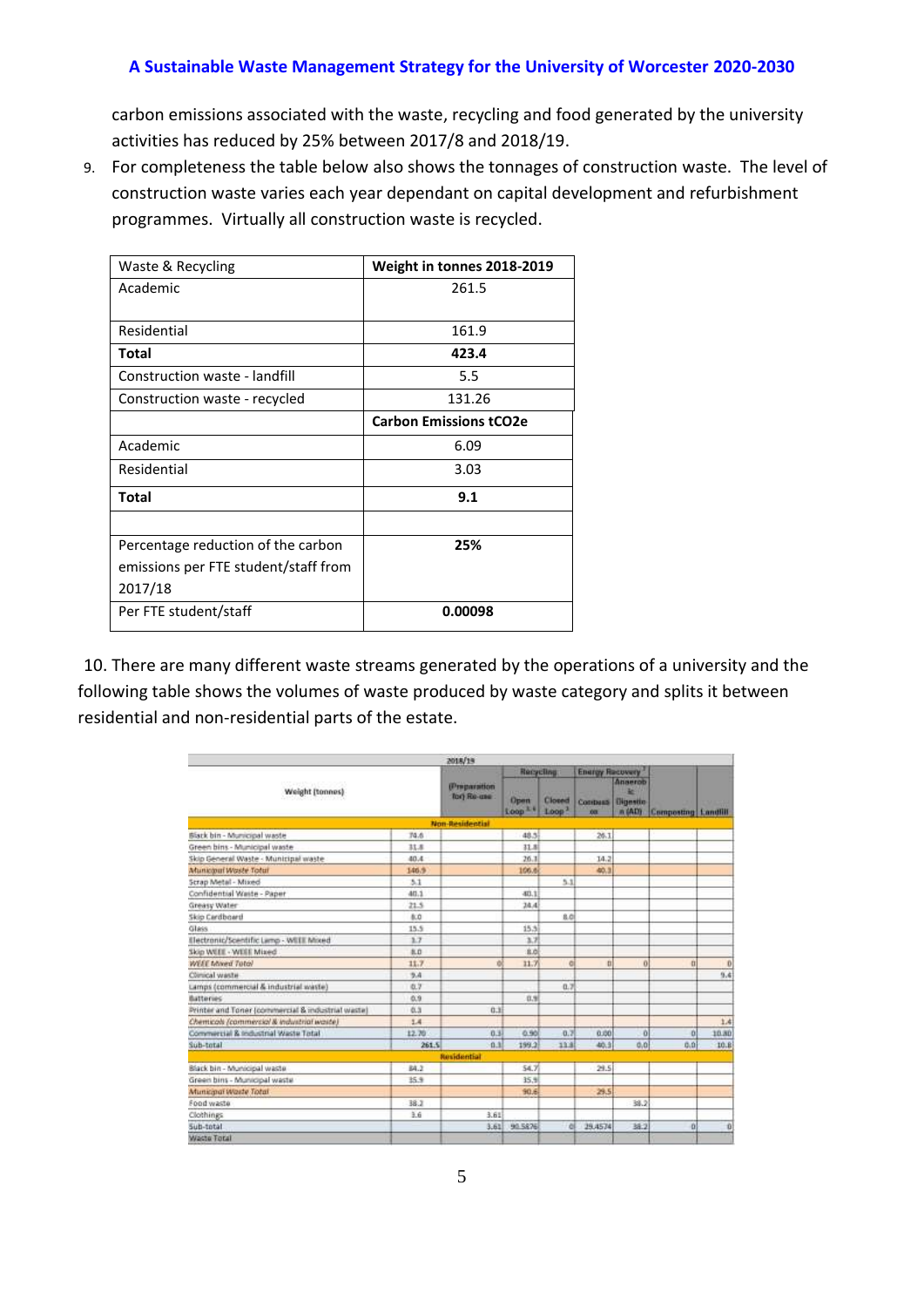#### **Legislation**

- 11. Waste and waste disposal is subject to numerous pieces of legislation, with new legislation coming into force regularly. The University's **compliance** register identifies 11 pieces of waste legislation, which currently affect the University. These range from The Waste Electrical and Electronic Equipment for the disposal of electronic and electrical goods to The Environmental Permitting (England [and Wales\) Regulations 2016](http://www.legislation.gov.uk/uksi/2016/1154/contents/made) which covers the storage, treatment or disposal of controlled waste onsite, including composting and burning green waste and compacting of cardboard. Monitoring changes in the law and the implications of changes to the University's operations is an important factor in this Waste Strategy. Being able to respond to change and resourcing, both with physical changes to infrastructure and processes, and keeping staff informed of changes are important to the management and continual improvement of our environmental performance.
- 12. The European Commission adopted an ambitious [Circular Economy Package,](https://ec.europa.eu/environment/circular-economy/) which includes revised will boost global competitiveness, foster sustainable economic growth and generate new jobs. The revised legislative proposal on waste sets clear targets for reduction of waste and establishes an ambitious and credible long-term path for waste management and recycling. To ensure effective implementation, the waste reduction targets in the new proposal are accompanied by concrete measures to address obstacles on the ground and the different situations across EU Member legislative proposals on waste to stimulate Europe's transition towards a circular economy which States.

Key elements of the revised waste proposal include:

- A common EU target for recycling 65% of municipal waste by 2030;
- A common EU target for recycling 75% of packaging waste by 2030;
- A binding landfill target to reduce landfill to maximum of 10% of municipal waste by 2030;
- A ban on landfilling of separately collected waste;
- Promotion of economic instruments to discourage landfilling;
- • Simplified and improved definitions and harmonised calculation methods for recycling rates throughout the EU;
- Concrete measures to promote re-use and stimulate industrial symbiosis –turning one industry's by-product into another industry's raw material;
- • Economic incentives for producers to put greener products on the market and support recovery and recycling schemes (eg for packaging, batteries, electric and electronic equipment, vehicles).

The uncertainties of Brexit mean we are unsure at time of writing the impacts to waste legislation.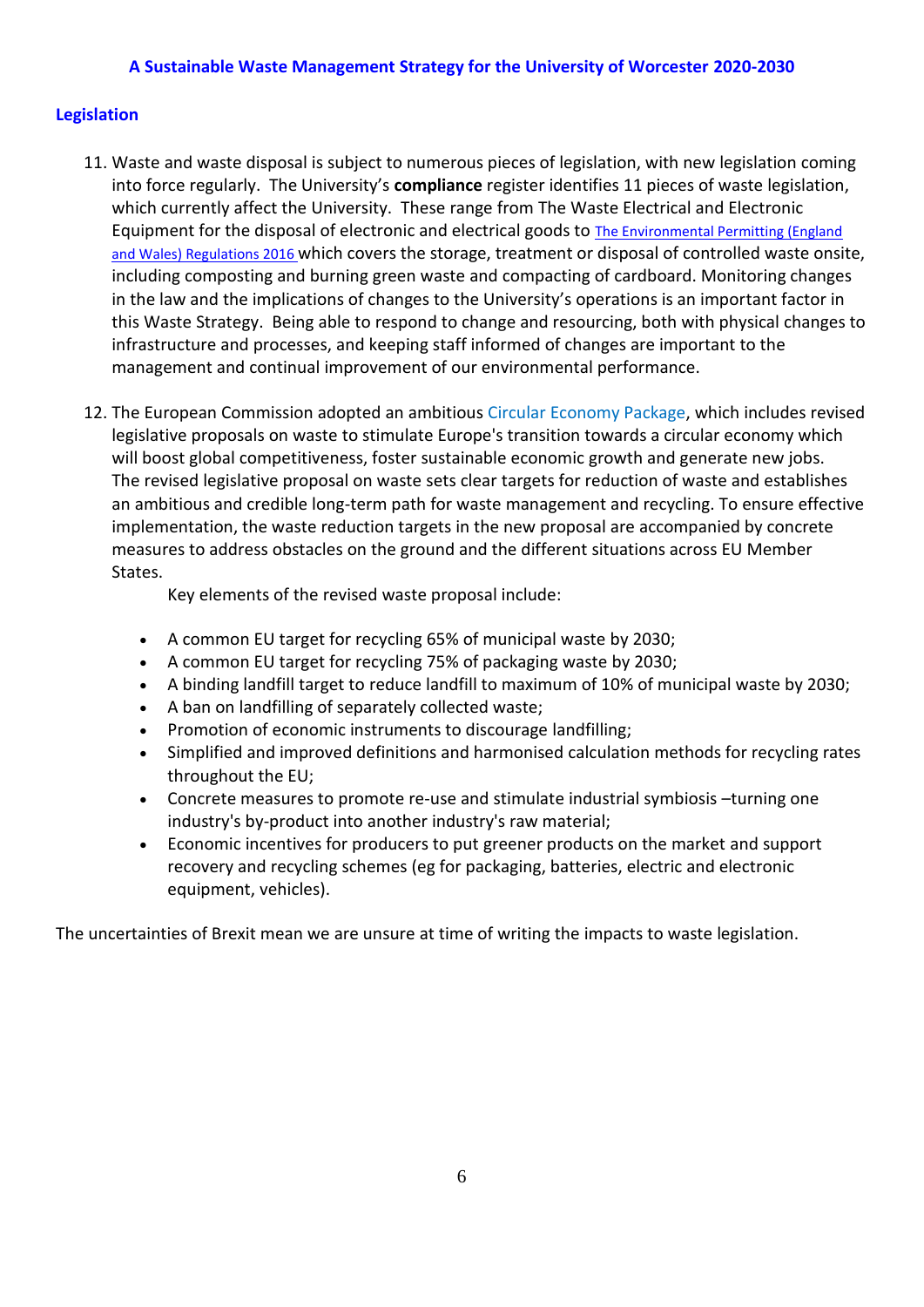#### **Resources and Training**

- 11. Most of the waste generated by the University is removed from the campuses under one contract. Smaller contracts are in place for specialist waste streams, confidential waste, WEEE waste, batteries, clinical waste, textiles, and toners. The last two waste streams are given to support several charitable enterprises.
- 12. Campus services staff are responsible for the segregation and collection of waste streams on campus and manage the external contracts. They provide an internal waste collection service from eurobins, both rubbish and recycling, and food. Cleaning staff are responsible for emptying waste bins and recycling bins in office and teaching areas. all areas of the campuses. Students are responsible for emptying their own waste directly into
- 13. The University has skips for cardboard and a (capacity 20m3) permanently on site located in the recycling compound at the rear of Woodbury Building. Estates contractors are no-longer permitted to utilise these facilities, and they are used primarily for surplus furniture which cannot be re-used, non re-useable fixtures and fittings and green waste by the grounds team.
- 14. Staff have undertaken several training courses including waste legislation, however further training would be beneficial to keep all staff involved up to date with this complex heavily legislated area. As the staff are operational it may be worthwhile looking at e learning opportunities in CIWM courses.

#### **Waste streams**

15. At the University of Worcester, waste is generated from the following activities:

- Office/administrative activities
- Laboratory teaching, which produces chemical waste
- Demolition, construction and refurbishment of buildings
- Grounds maintenance
- Maintenance of a transport fleet and parking facilities
- Catering services
- On-campus residential accommodation
- Students' Union shop, social and catering outlets
- • Much of the waste produced at the University falls into two specific categories hazardous and non-hazardous. In addition, there is a significant amount of catering waste.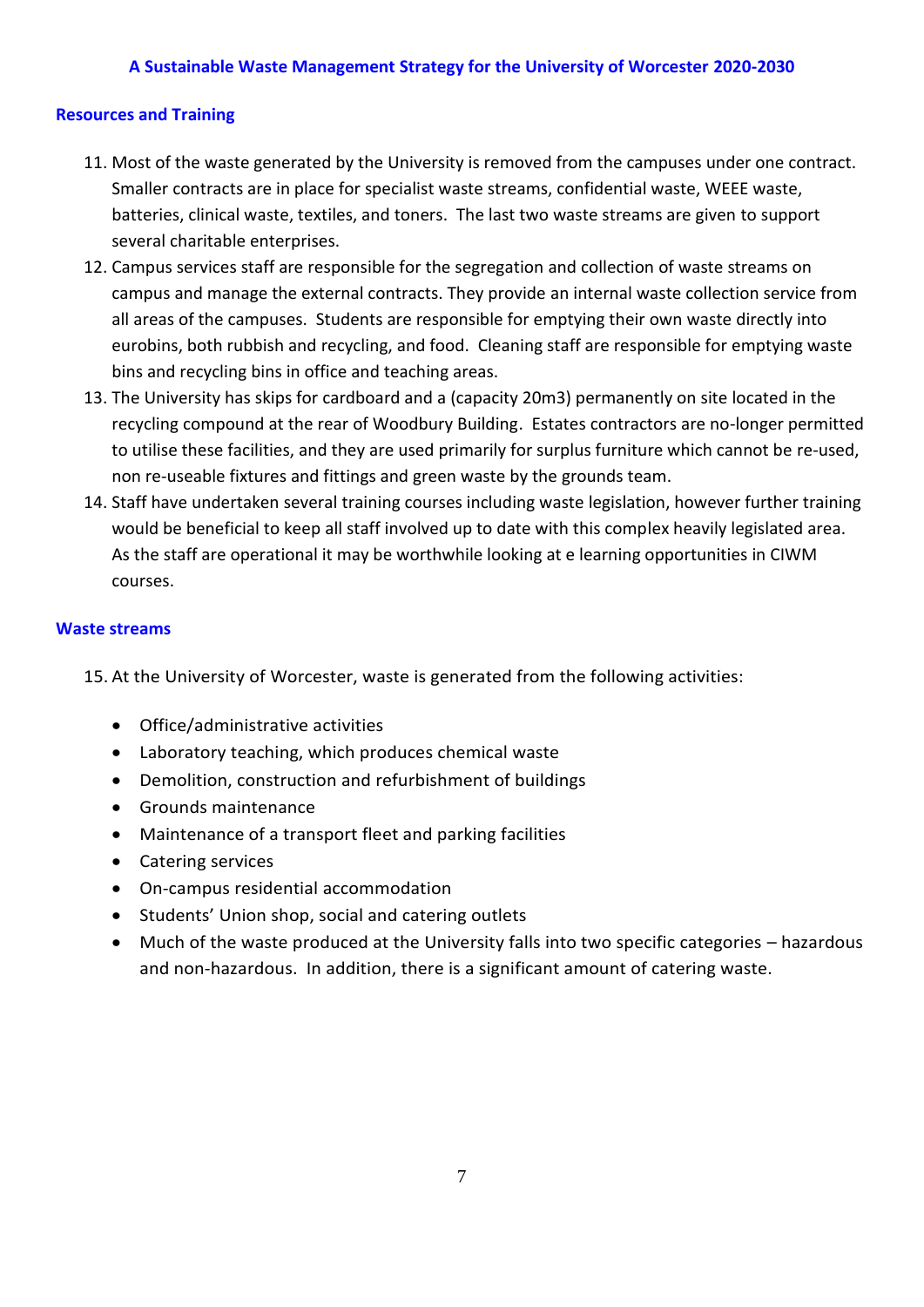Hazardous Waste produced by the University is summarised below:

### **Type and Method of Disposal of Hazardous Waste**

| Type of Waste                   | <b>Method of Disposal</b>                             |  |  |  |  |
|---------------------------------|-------------------------------------------------------|--|--|--|--|
|                                 |                                                       |  |  |  |  |
| <b>Batteries</b>                | Small number generated - recycling introduced May     |  |  |  |  |
|                                 | 09                                                    |  |  |  |  |
| Chemicals                       | Review and disposal of all chemicals on campus        |  |  |  |  |
|                                 | carried out, new storage facilities completed this is |  |  |  |  |
|                                 | controlled mainly by the lab technicians, with the    |  |  |  |  |
|                                 | register for Chemicals being kept in the control      |  |  |  |  |
|                                 | room.                                                 |  |  |  |  |
| Electronic/Electrical           | Disposed of in accordance with the WEEE Directive -   |  |  |  |  |
|                                 | under control of our waste contactor.                 |  |  |  |  |
| Equipment                       |                                                       |  |  |  |  |
| <b>Fluorescent Tubes</b>        | Stored in specialist containers and removed           |  |  |  |  |
|                                 | periodically by our waste contractor                  |  |  |  |  |
| Fridges and refrigeration       | Stored in a designated area and collected by our      |  |  |  |  |
| Equipment                       | waste contractor.                                     |  |  |  |  |
| IT equipment                    | Disposed of in accordance with WEEE Directive         |  |  |  |  |
|                                 | and/or donated to charity                             |  |  |  |  |
| <b>Mobile Phones</b>            | Disposed of in designated boxes and collected by      |  |  |  |  |
|                                 | Green source solutions for recycling and re-use when  |  |  |  |  |
|                                 | required                                              |  |  |  |  |
| Nappies/sanitary items          | <b>PHS Group</b>                                      |  |  |  |  |
| Oils                            | Waste contractor                                      |  |  |  |  |
| Paint                           | Waste contractor                                      |  |  |  |  |
| <b>Products containing CFCs</b> | <b>Waste Contractor</b>                               |  |  |  |  |
| Solvents                        | <b>Waste Contractor</b>                               |  |  |  |  |
| Toner and printer cartridges    | Disposed of in designated recycling boxes and         |  |  |  |  |
|                                 | collected by Greensource Solutions for recycling and  |  |  |  |  |
|                                 | re-use as and when required                           |  |  |  |  |

Non-Hazardous Waste is summarised below:

### **Type and Method of Disposal of Non-Hazardous Waste**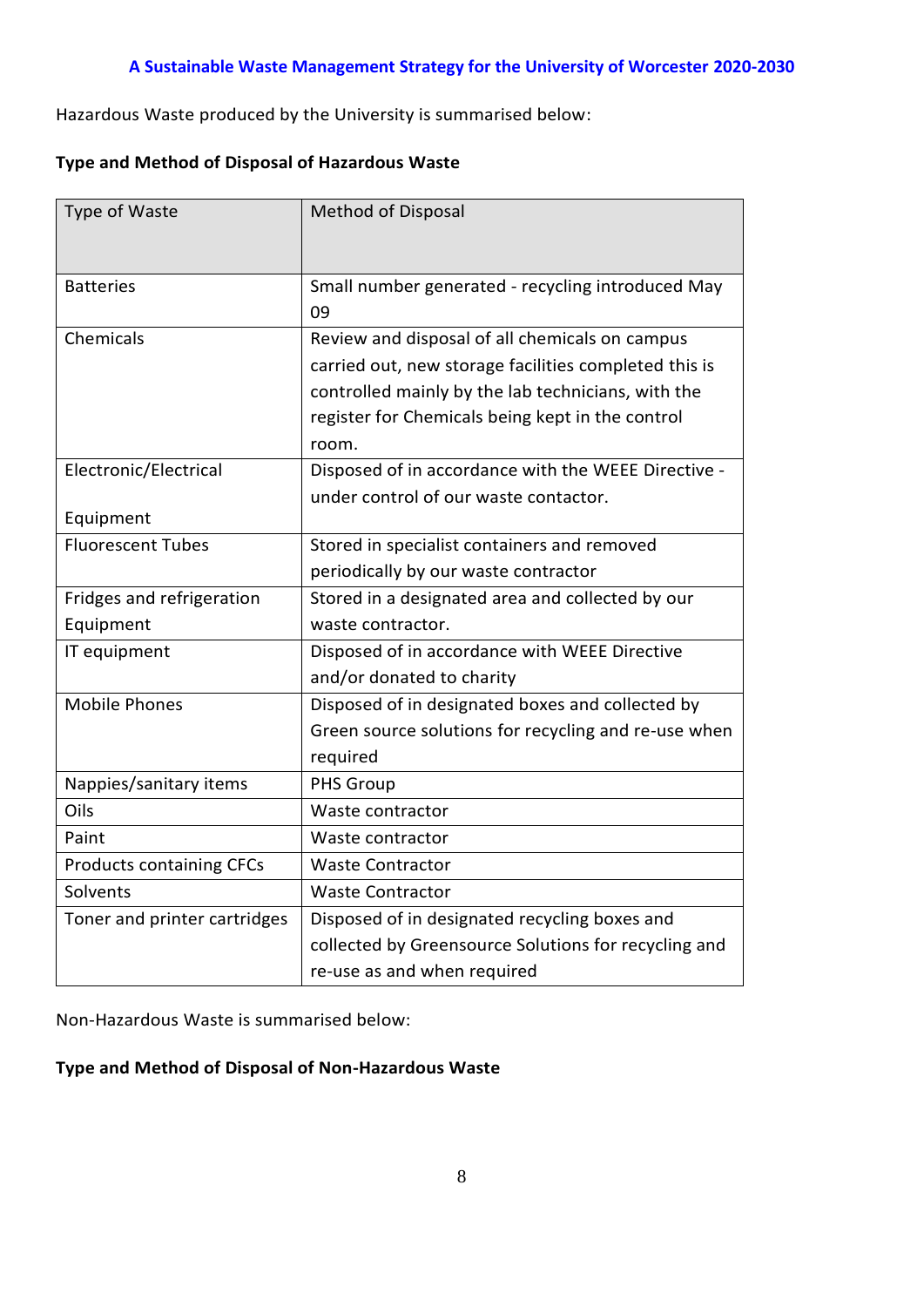| Type of waste                            | <b>Method of Disposal</b>                 |
|------------------------------------------|-------------------------------------------|
| <b>Books</b>                             | Collected by Print Waste or donated to    |
|                                          | local charity shops/Education resources   |
|                                          | for Africa                                |
| Cardboard                                | Skip on site and removed by waste         |
|                                          | contractor for recycling.                 |
| Furniture                                | Some re-used and some deposited in        |
|                                          | skips provided by Waste Contractor and    |
|                                          | removed to landfill                       |
| Magazines, card, paper, glass, cans      | Waste contractor                          |
| (aluminium and steel), plastic - office/ |                                           |
| catering and from Halls of Residence     |                                           |
| Paper - confidential                     | Collected by Print waste contractor and   |
|                                          | disposed of in accordance with directive. |

# **Catering**

11. WRAP (waste and resources action programme) undertook a detailed waste audit of the catering facilities and a summary of their findings is shown in the tables below. In understanding their findings it's important to understand the definitions of 'avoidable' and 'unavoidable' food waste. These are given below.

Avoidable food waste *is food waste that was, at some point prior to disposal, edible (e.g. a slice of bread, apples, meat) and could have been eaten if it had been better portioned, managed, stored and/or prepared. 'Avoidable' food waste also includes some food items that may or may not be eaten as a matter of consumer preference: such as bread crusts and jacket potato skins.*

Unavoidable food waste *is food waste that is not, and has not been, edible under normal circumstances (e.g. meat bones, egg shells, pineapple skin, tea bags, potato skins from chip production).* 

Kitchen/catering waste projected over the year

| <b>Waste Type</b>                    | Tonnes per year | Percent of total weight |
|--------------------------------------|-----------------|-------------------------|
| Avoidable food waste                 | 6.77            | 44.74%                  |
| Unavoidable food waste               | 5.30            | 35.05%                  |
| Potential recyclables thrown away in | 1.29            | 8.55%                   |
| kitchen/catering waste               |                 |                         |
| Other wastes                         | 1.76            | 11.65%                  |
| <b>Total kitchen/catering waste</b>  | 15.13           | 100.00%                 |
|                                      |                 |                         |
| Of this total, the amount that was   | 1.76            | 11.66%                  |
| packaging waste                      |                 |                         |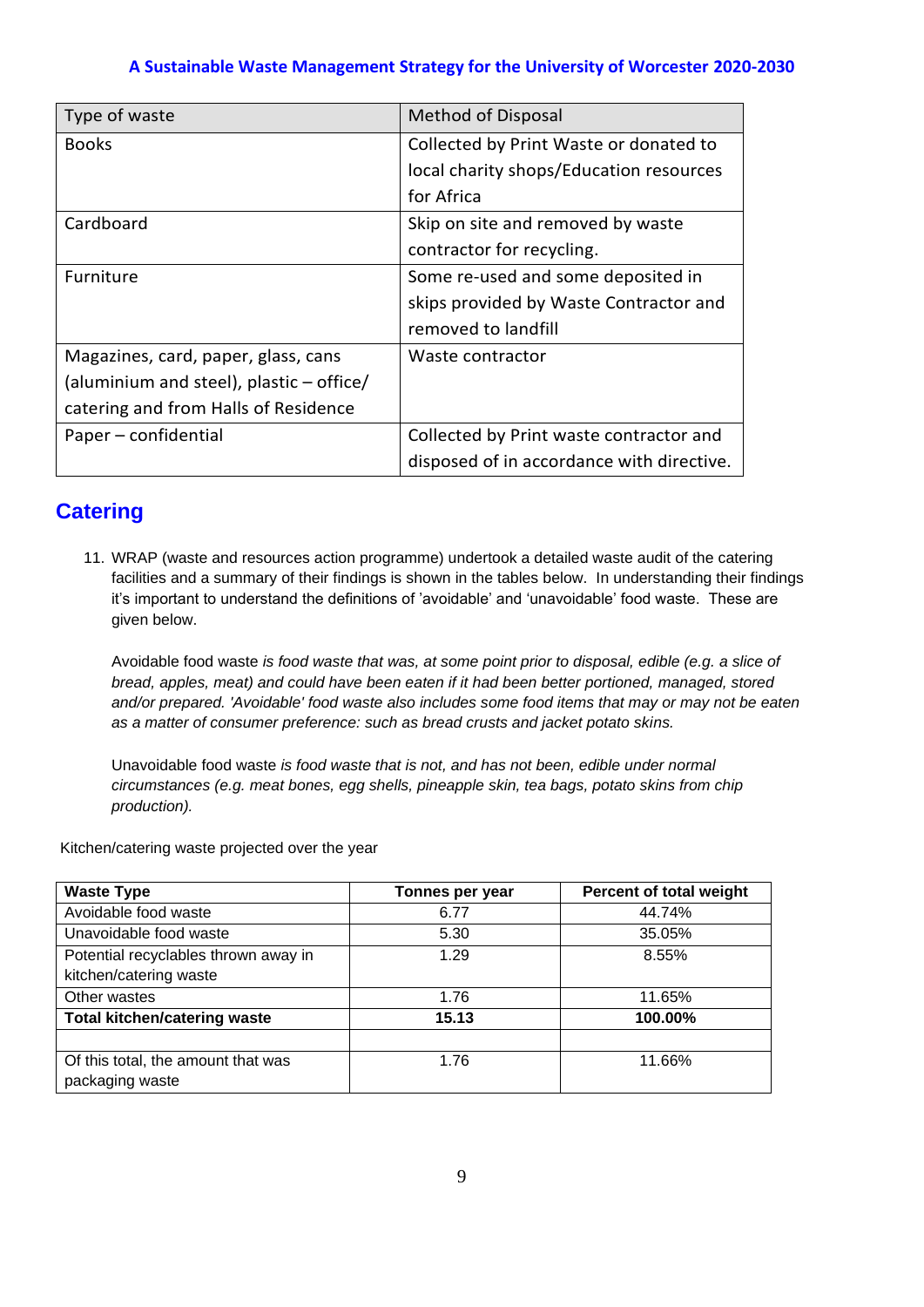Some recent initiatives include the use of an in-vessel food digester- this turns waste food to water and is used alongside the brown food waste bins in our main kitchen. [Too Good To Go](https://toogoodtogo.co.uk/en-gb/) Scheme will soon be introduced at St John's and City Campuses which enable the use of 'magic bags' with daily surplus to be provisions shop are diverted to the local Worcester Street Kitchen charity who distributes food to several charity organisers within our City. purchased for students and staff. Other potential waste food bulk products and retail items including the

### **The Future**

 11. There is a huge potential for waste reduction at source, and despite excellent efforts there is still some room improvement in better waste segregation, more repair and re-use/ re-distribution of educational and office equipment and resources and recycling. There is already a strong focus on in the UK for its elimination, reuse and recycling over the long-term. The provision of the reuse schemes, behaviour change programmes like the Recycle League and Green Impact staff programmes means much of the groundwork has already been set in place and just requires further investment in resources and effort. improving reuse and recycling and to make Worcester among the best performing of the universities

 12. An important element in moving towards zero waste is not procuring items as well as extending the life by repairing rather than disposal. These areas will be focussed on soon.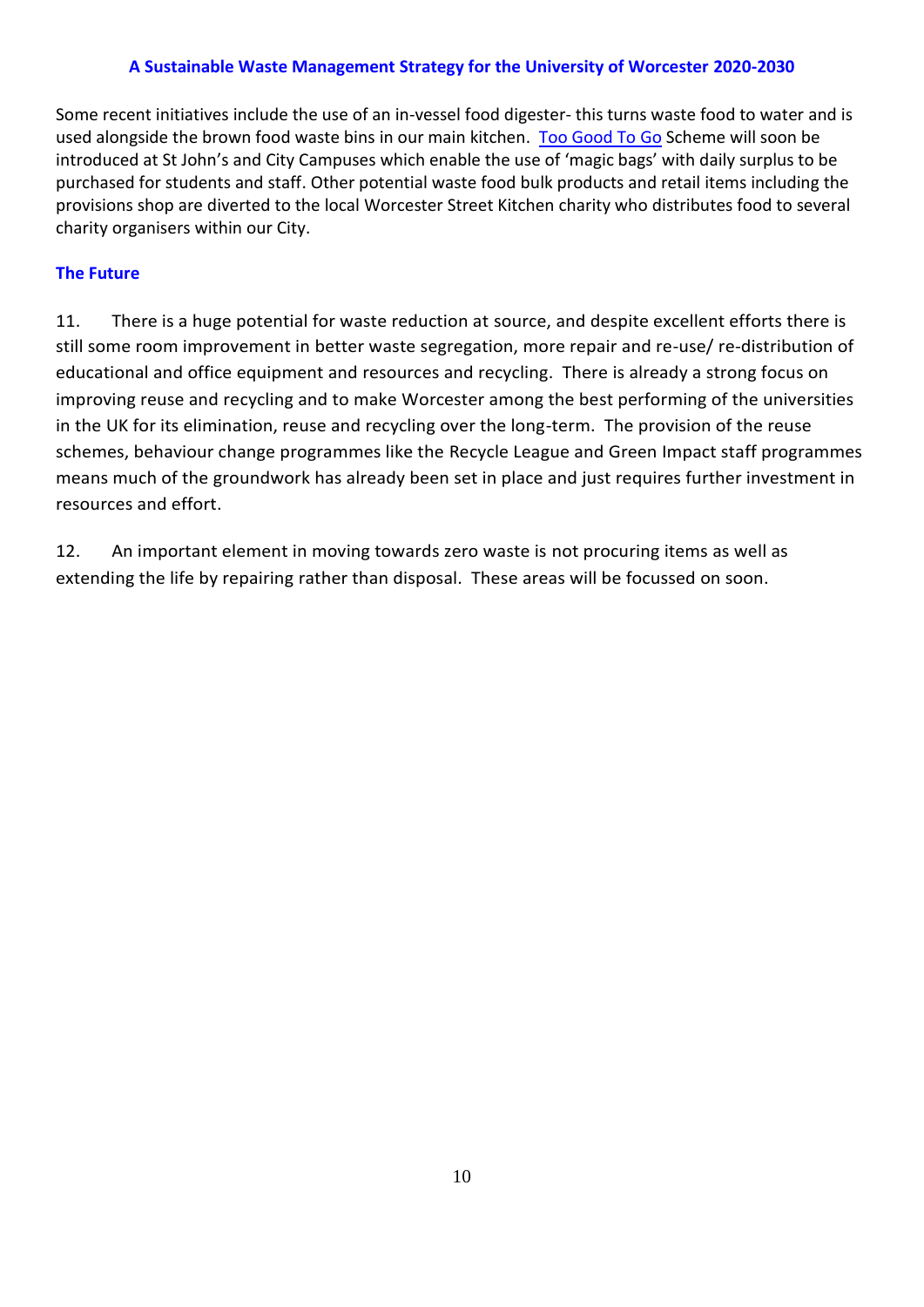# **Action Plan – 2020-21 reviewed annually**

Key Sus - Sustaibility, CSer – Campus Services, Proc – Procurement, WBS Worcester Business School. SU – Students' Union

| Action                                                                                             | Who                | When | Action will assist in meeting target relating to: |                                |                    |                   |                    |
|----------------------------------------------------------------------------------------------------|--------------------|------|---------------------------------------------------|--------------------------------|--------------------|-------------------|--------------------|
|                                                                                                    |                    |      | Prevention                                        | <b>Preparing</b><br>for re-use | <b>Recycling</b>   | Other<br>recovery | <b>Disposal</b>    |
| Student/staff<br>behaviour change                                                                  | Sus                |      | $\mathsf{x}$                                      | $\mathsf{x}$                   | $\mathsf{x}$       |                   |                    |
| food waste<br>segregation<br>throughout the<br>estate (currently<br>Halls only),                   | <b>CSer</b>        |      |                                                   |                                | $\pmb{\mathsf{X}}$ | X                 | X                  |
| <b>Central re-use</b>                                                                              | <b>CSer</b>        |      |                                                   | $\mathsf{x}$                   |                    |                   |                    |
| <b>Training</b>                                                                                    | <b>CSer</b>        |      | $\mathsf{x}$                                      | $\pmb{\mathsf{x}}$             | $\pmb{\mathsf{X}}$ | $\mathsf{x}$      | $\mathsf{x}$       |
| <b>Auditing</b>                                                                                    | Sus/<br><b>WBS</b> |      | $\pmb{\times}$                                    | X                              | $\pmb{\mathsf{X}}$ | $\pmb{\times}$    | $\pmb{\mathsf{X}}$ |
| actions to manage<br>resources more<br>efficiently                                                 | <b>Proc</b>        |      | X                                                 |                                |                    |                   |                    |
| implement further<br>measures to<br>prevent and<br>minimise waste,                                 | <b>CSer</b>        |      | $\pmb{\times}$                                    |                                |                    |                   |                    |
| ensure recycling<br>facilities are<br>consistent across<br>the University to<br>maximise recycling | <b>CSer</b>        |      |                                                   |                                | X                  |                   |                    |
| initiate waste<br>minimisation<br>projects with key<br>departments,                                | <b>CSer</b>        |      | $\pmb{\mathsf{x}}$                                |                                |                    |                   |                    |
| <b>Rationalise</b><br>storage/removal                                                              | <b>CSer</b>        |      |                                                   |                                |                    |                   | X                  |
| <b>Review white goods</b><br>procurement                                                           | <b>Proc</b>        |      | $\sf X$                                           | X                              |                    |                   |                    |